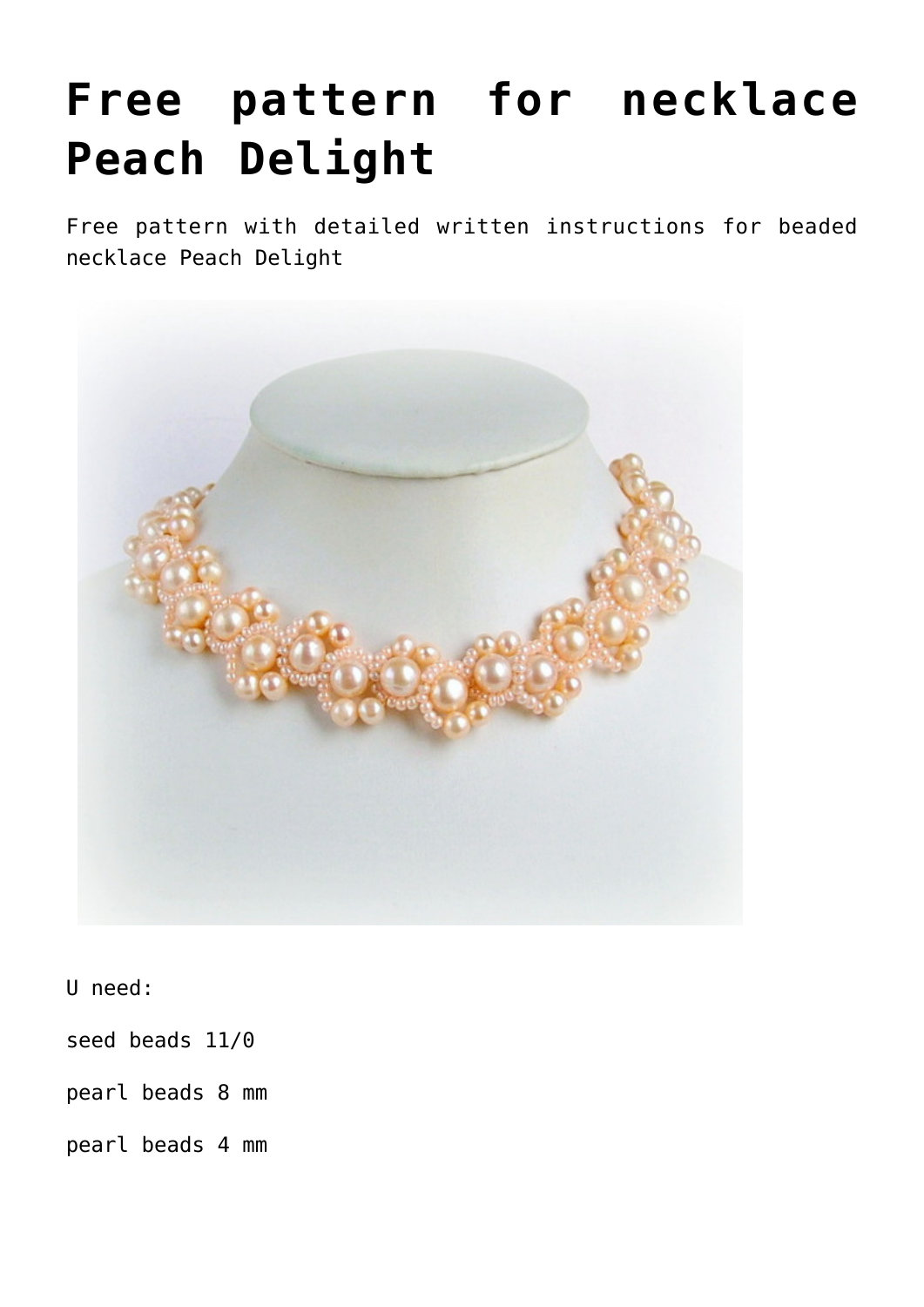1. Start raw 1 with 2 needles. String on the thread 4 seed beads , clasp, 5 seed beads and cross 2 neeedles in the last 5th seed bead.

String pearl 8 mm on the first needle and string 7 seed beads on another needle, cross 2 needles in the last 7th seed bead.

String 7 seed beads on the first needle and string pearl 8 mm on another needle, cross 2 needles in the 7th seed bead on the first needle.

Continue until the end.

But when you reach the end of the necklace and cross the last 7 seed beads and pearl 8mm, u should string on one needle 4 seed beads and 4 seed beads and clasp on another needle and then join 2 threads with knot. U can hide one end of thread in the seed beads and continue to work with another end.

Bead where 2 threads are crossed we will call **the central bead**.

2. Second raw begins from the clasp. U can use same thread or add new.

Go through next 9 seed beads from the clasp (how it shows on the pattern). String 2 pearls 4 mm and 3 seed beads and go through third seed bead from the central bead (i count central bead as one of those 3 beads). Go through next 4 seed beads.

String 2 pearls 4 mm and 3 seed beads and go through third seed bead from the central bead. Go through next 4 seed beads. Repeat this until the end.

But when you reach the end of the necklace and string the last 2 pearls 4 mm and 3 seed beads , u should go through second bead from the central bead and then go through next 2 beads( thread goes out from central bead) , then through